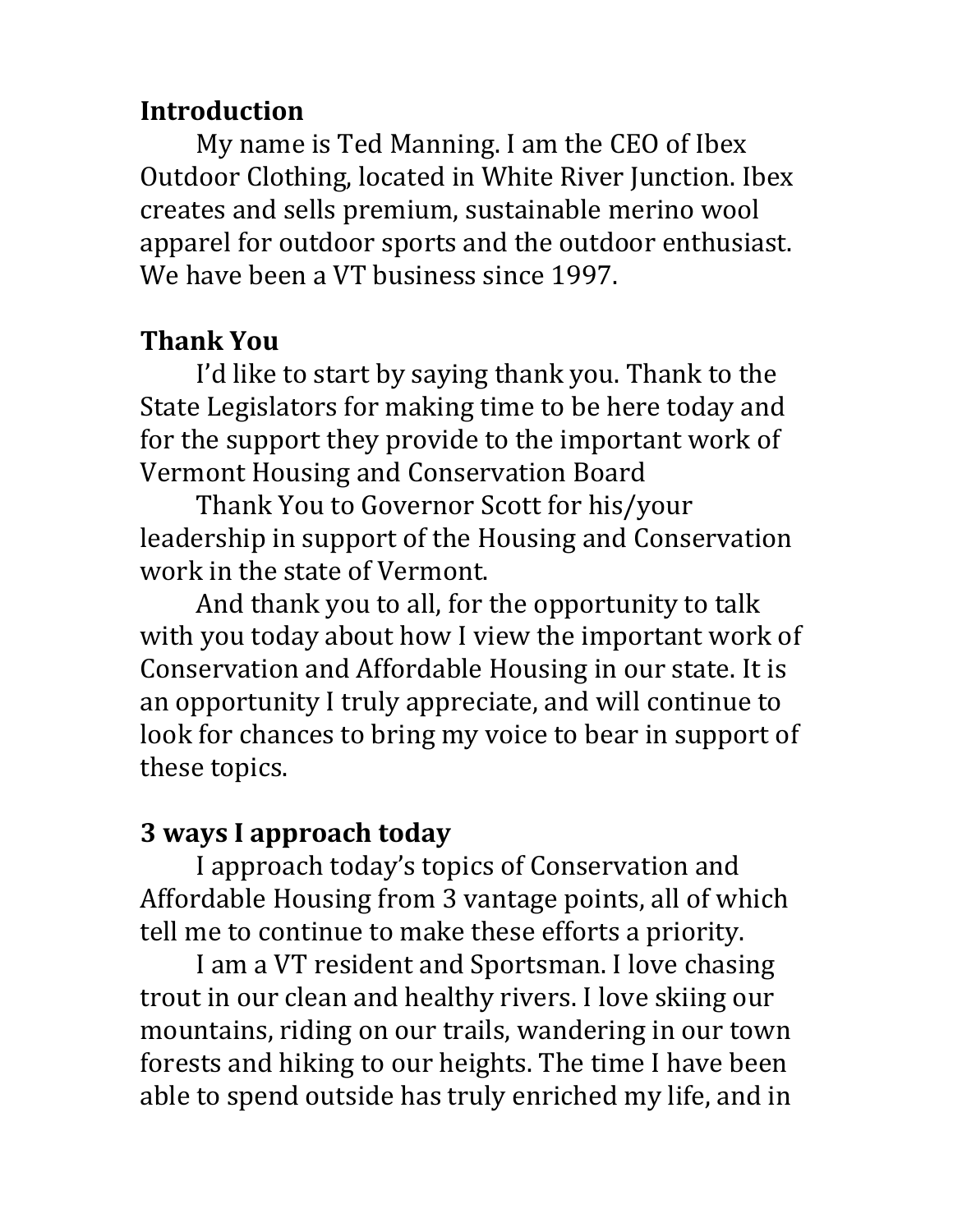that way, I am forever grateful for those who work everyday to ensure our landscape is preserved and accessible.

I am a Father of 3 Vermont kids. I feel a deep obligation to our legacy. To not only leaving them a state that continues to support outdoor recreation, but to a state that supports diversity, integrity and a willingness to provide for those that are less fortunate than we are. Our world is in dire need of these things, and the topics of today are an opportunity to set an example, for not only those who are watching us now, but more importantly, for those who will come next.

And I am a VT business leader, and it is in this way that I want to talk to you today. I have worked in the Outdoor Industry for over 20 years. The Outdoor industry, my industry, has comfortably seated Business, Social causes and Conservation at the table as we have sought solutions. I view, and believe deeply, that Conservation and Affordable housing, the work of the Vermont Housing and Conservation Coalition, is an integral part of the creation of sustainable communities and economies, and I view it as a critical aspect of driving Vermont towards an empowered and inspired future.

There are real world examples of what I am talking about, happening in our State right now. We don't have to look further than Barre, Burke and Brownsville. All on a path to a renewed sense community and economic vibrancy, and all supported by the efforts of those in this room and by the Vermont Housing and Conservation Board.

In a Barre Town economic study, the Millstone Trails and Barre Town Forest were credited with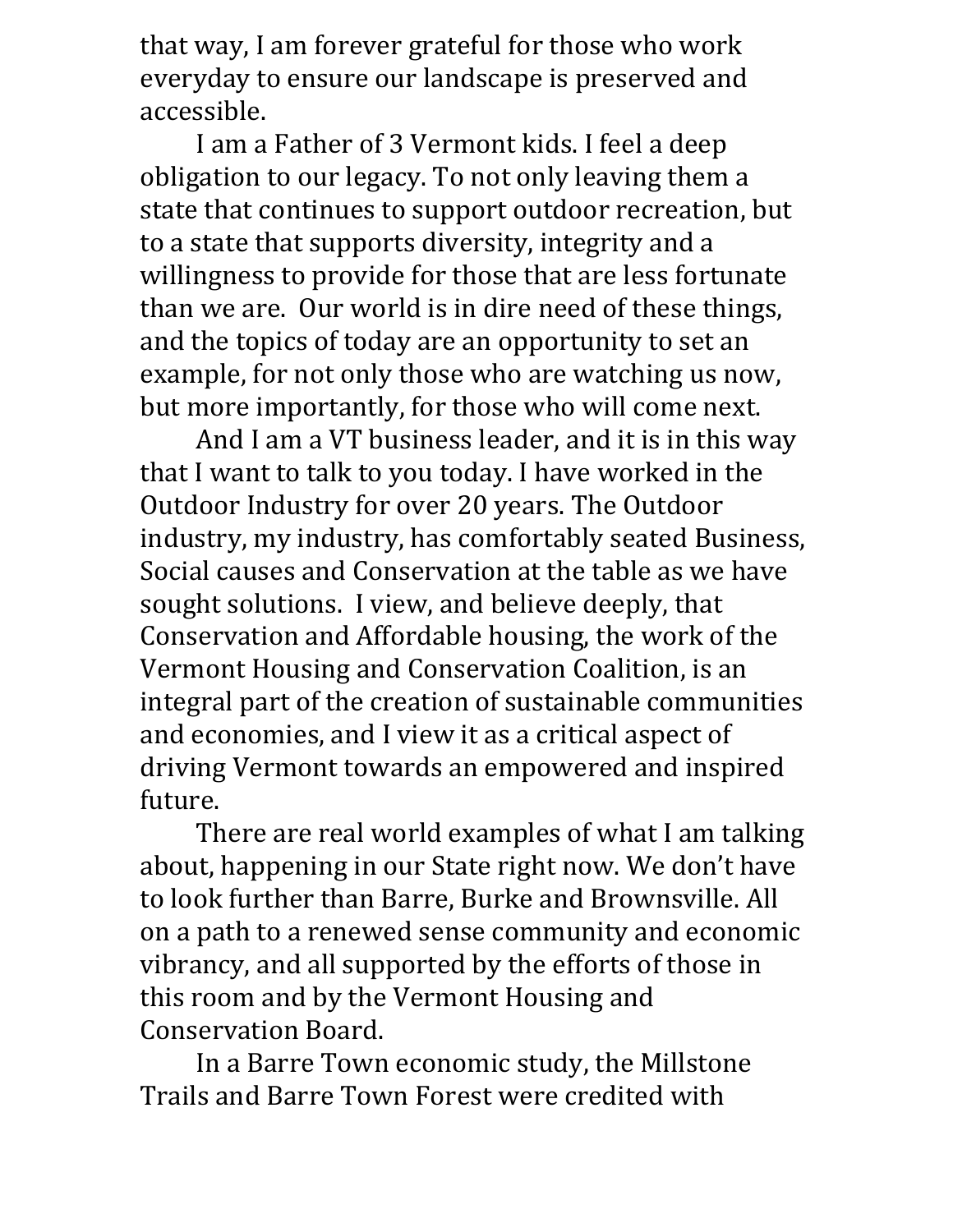preserving over \$500k in local revenue. These revenues are estimated to reach over \$700k in the coming years. VHCB funded this project with a little over \$300k, allowing for the leveraging more than \$1M in other funds.

A 2016 study, highlighted over 90k users of the Kingdom trails, resulting in almost \$8M of spending. Last year, a VHCB grant of \$150k help conserve a critical 4.5 mile section of these trails.

And in Brownsville, Ascutney Mt was given a new opportunity to play a role in the local economy. This initiative was supported by a \$300k VHCB grant, leveraging an additional \$1.2M in other funds.

# **OIA Outdoor Rec Economy**

In 2012, the Outdoor Industry Association commissioned a study, looking at the broad economic impact of an Outdoor Economy. An economy driven by accessible, natural spaces, thriving and sustainable businesses and tourism. An economy made up of skiers and CEOs, lift operators and river guides. An economy supported by the work of conservation groups and staffed by those that need access to housing within their financial capacities.

In the USA, this economy represents \$646B in sales, over 6M jobs, \$39B in state/local tax revenues. In comparison to other national business sectors, it is larger than pharmaceuticals, motor vehicles, and gasoline and fossil fuels. It is diverse economy, ranging from manufacturing to service, recreation to retail. Approx \$121B of this economy is related to the sales of product. The remainder, over 80% is associated with trips, travel and related spending.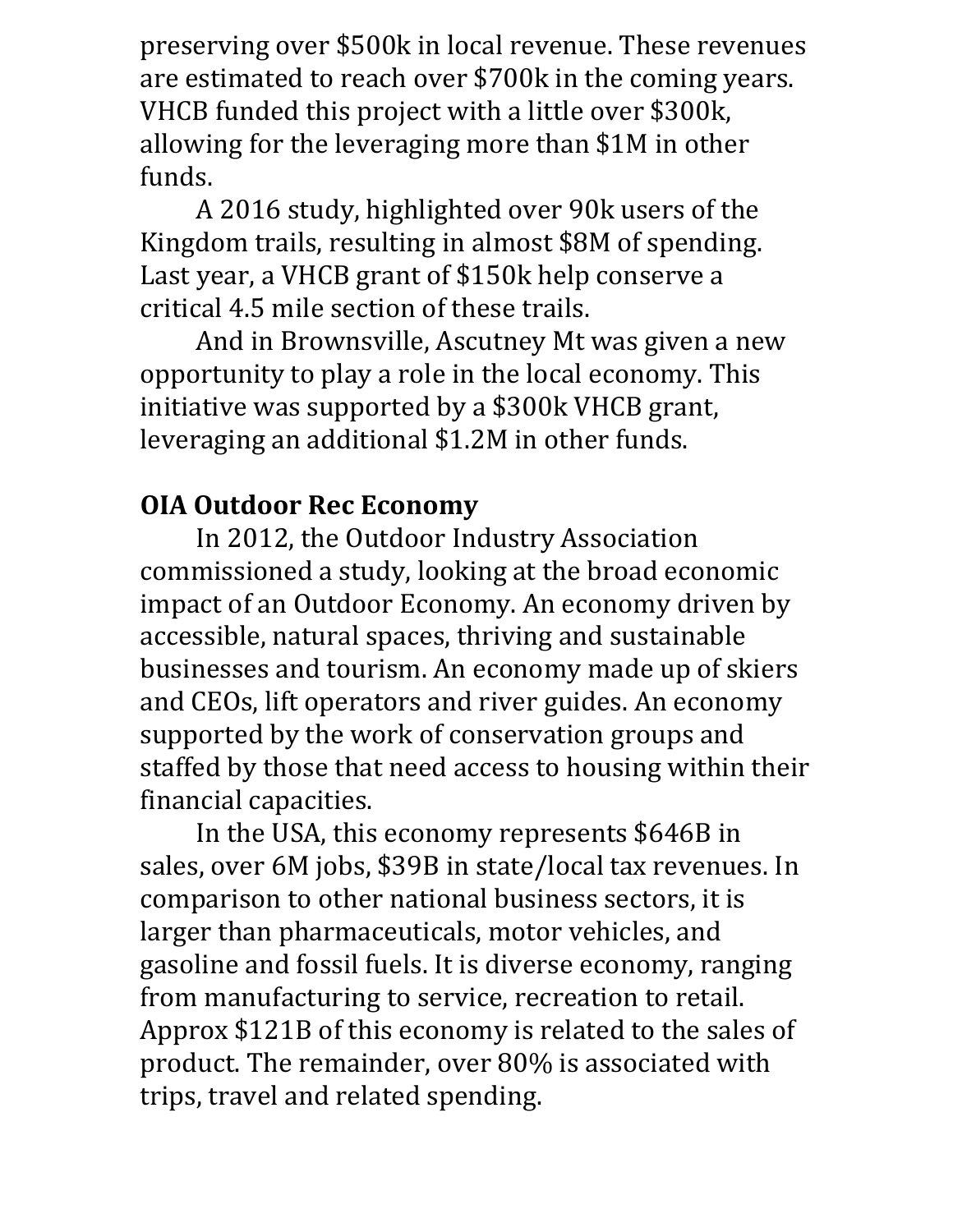In our state of Vermont, the outdoor recreation economy equates to \$2.5B in sales, it supports over 34k Vermont jobs, and over \$170M in state/local taxes. Over 70% of our residents participate in an outdoor recreation activity every year. The reality of our outdoor driven economy is powerful and has within it the ability to reach and include the vast majority of our people and our communities. Here at home, this economy includes business and ski resorts, leaf peepers and deer hunters. And it is, and will continue to need to be supported by the efforts of the Vermont Housing and Conservation Coalition. Without places to play and places to live, this economy would be threatened.

### **How does the work of VHCB support Ibex and this economy?**

More specifically, how does the work of the Vermont Housing and Conservation Coalition support Ibex. It allows us to retain and recruit the necessary people to fuel and drive our business. Our staff is committed to outdoor recreation, they are proud to work in a State that supports their values. They make use of the support provided through the creation if affordable housing, the need our landscapes to stay green and accessible, our rivers to stay clean and healthy, our forests to keep working.

The work of the VHCC supports our brand and business. It helps create jobs and supports the families of our key talent. It allows us to use the values of Vermont as a backdrop to the values of our brand. The projects create content that we can share and connect with our national consumer. The work of the VHCC is a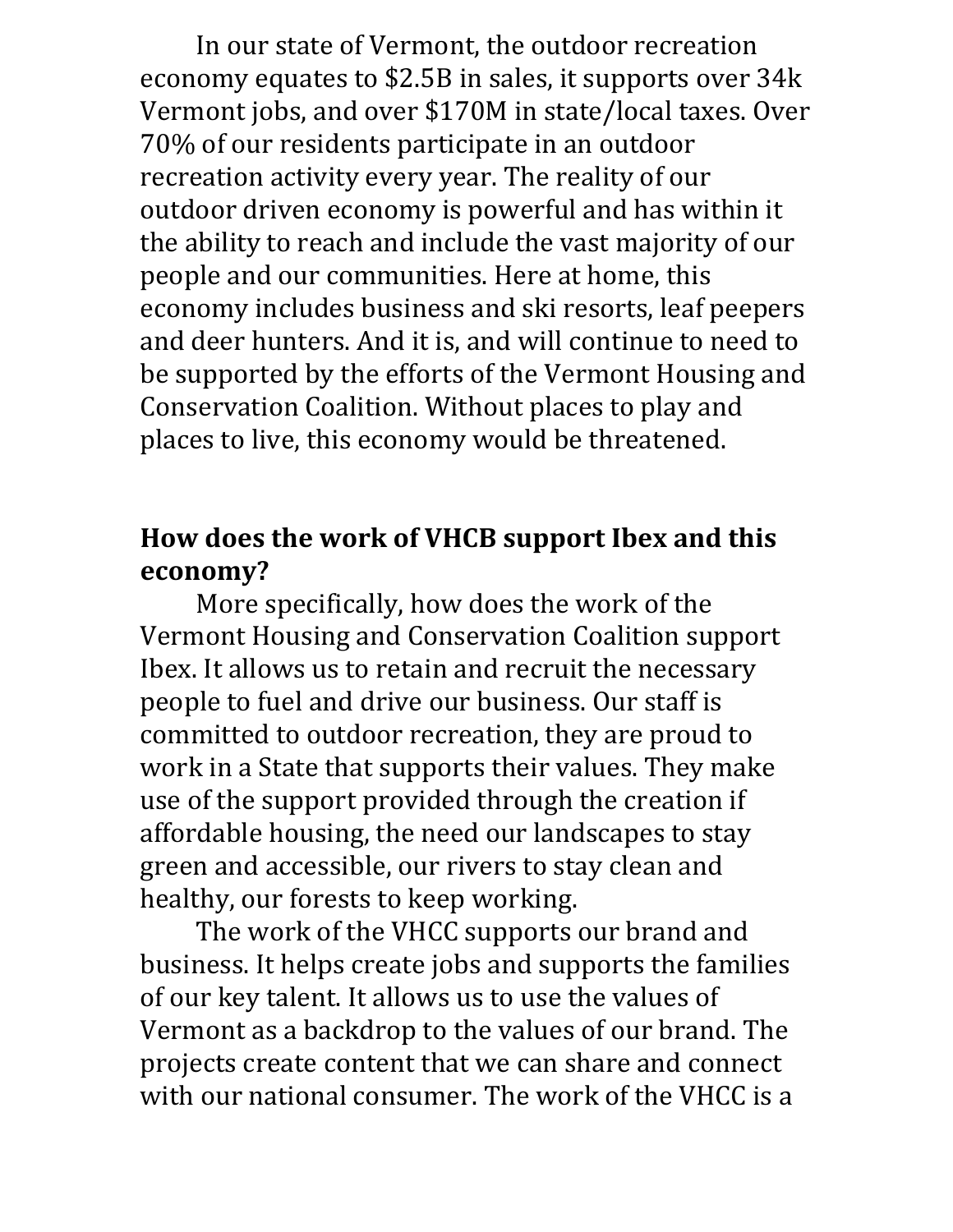key part of how the brand of Vermont is defined, within and outside our state. Every outdoor business in this state is counting on and leveraging that brand.

### **Why Support the continued investment in VHCB?**

I took time out of the office to today because I am clear that the matters of conservation and housing are critical to the business I represent and the state I reside in. I am also here because of my confidence in the ongoing VHCB investment to create the changes we need as a State. For nearly 30 years, the Vermont Housing and Conservation Board has led our States investment in the creation of permanent and affordable housing and permanent land conservation. With commitment and the necessary funding, VHCB and it's work in Affordable housing can help the state reduce the costs of homelessness, provide housing for a growing workforce, create safe and decent housing for those in need and continue to grow our downtown and village centers. A fully funded VHCB, through their work in conservation, can improve the quality of our water, reduce flood damage, protect our farms, create more town forests and make sure we get all available federal funding. A fully funded VHCB brings together a variety of resources that will continue to play a role in driving our state's brand and economy forward.

I came here today to talk about more than saving our pretty places and created housing we can afford. I came here this morning to talk about creating and supporting jobs. About driving a broad reaching economy, about ensuring a future supported locally and by tourists This morning is about drawing businesses to our state, about